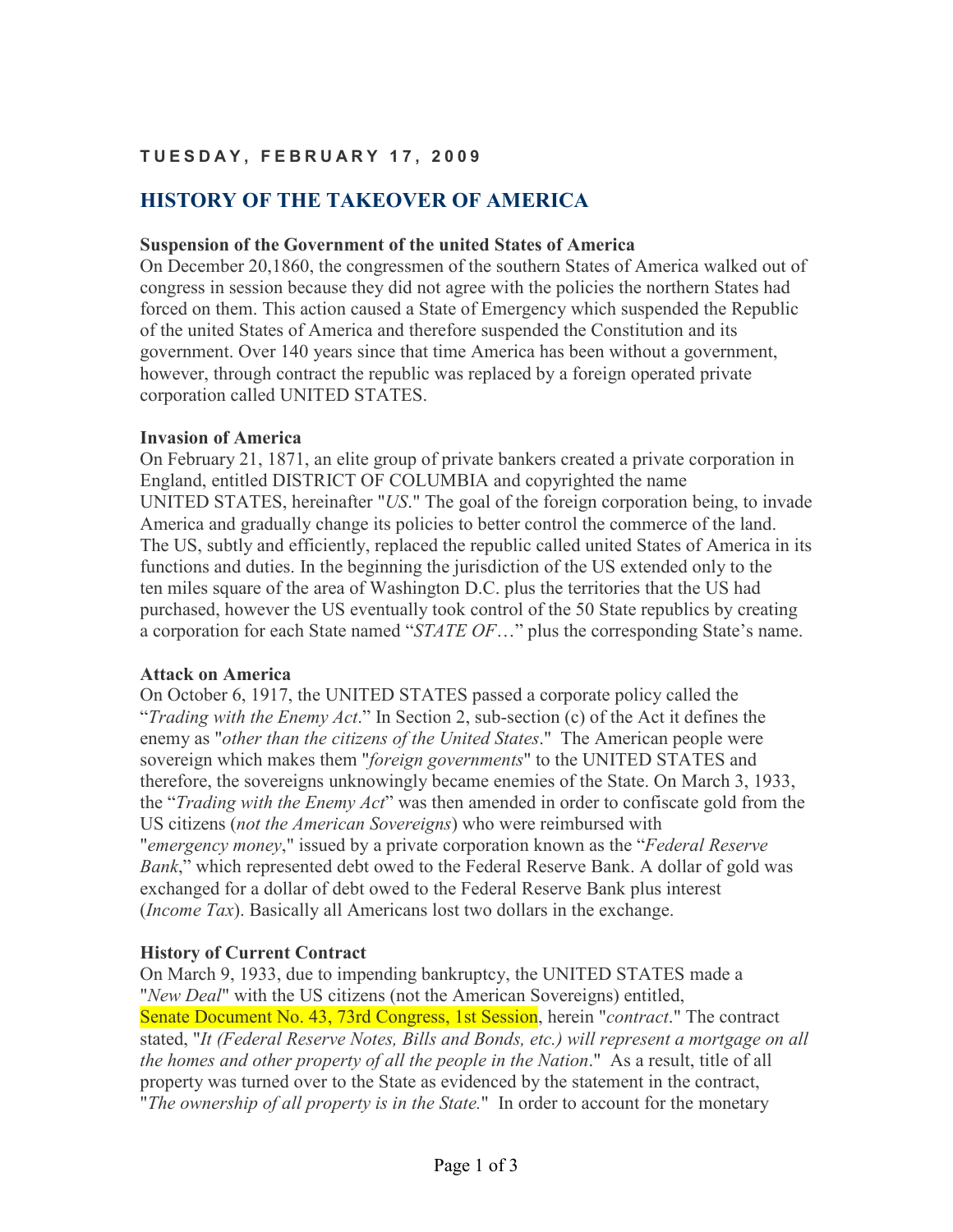increases gained by the use of the people's property and production, the UNITED STATES created artificial entities termed "*Persons*," for each of the people using the people's own names, however spelled in all capital letters. For example, John Doe the man would have a Person entitled JOHN DOE named after him.

# **Offer and Acceptance of Contract**

In 1933, the private foreign operated corporation called UNITED STATES made an offer to contract with my grandfather, an American Sovereign, hereinafter "*Principal*." The US was in heavy debt to the Federal Reserve Bank so the US passed a law that required all US citizens to turn in their gold. The Principal, being sovereign, did not have to comply with this private corporate policy, however he wanted to help the US get out of debt, so he accepted the offer to contract and loaned the US his gold, property and production for the remainder of his life. The contract has continued through the life of my grandfather, my father and now with me for a total of 72 years with the UNITED STATES acting as fiduciary heir and thereby receiving the benefit of my family's property, production and exemption pursuant to the contract.

### **Discharge of Public Debt**

On June 5, 1933, part of the contract, entitled House Joint Resolution 192, stipulated that since the UNITED STATES removed the gold and substance required to "*pay*" off debt, they then had to state that "*any obligation which purports to give the obligee the right to require payment*....*in an amount in money of the UNITED STATES measured thereby, is declared to be against public policy*." This essentially was an insurance policy that protected legislators from conviction for fraud and treason against the American people for taking away their property. It also protected the American people from damages caused by this unconventional action of the UNITED STATES.

# **Increasing the National Debt**

Since the U.S. Secretary of Treasury was the delegated Trustee of the bankruptcy, it was his duty to discharge all public debt that the creditor of the bankruptcy would be charged with (pursuant to the copyrighted U.S. Rules of Bankruptcy). As creditors, the Principal and his successor heirs should have accepted every charge of debt they were offered, by the Respondents, then sign and remit the discharge to the Trustee for settlement of their account with the corporate US as the debtor. However, the Principals as creditors mistakenly have been attempting to pay debts with debt instruments, entitled "*Federal Reserve !otes*," inadvertently DOUBLING the debt instead of CANCELING it, thus increasing the national debt.

### **Creation of Person**

On or about May 13, 1963, The UNITED STATES under contract with the creditor of the bankruptcy, and through my existence and authority, created an artificial entity called a trust entitled "*JAMES ROBERT BOND*," herein after "*Person*." The application for the birth certificate for that Person, herein "*title*," created by the state when James-Robert: Bond was born, was the instrument through which the Person was created. The title was then registered in the commercial registry through a constructive contract created by the State.